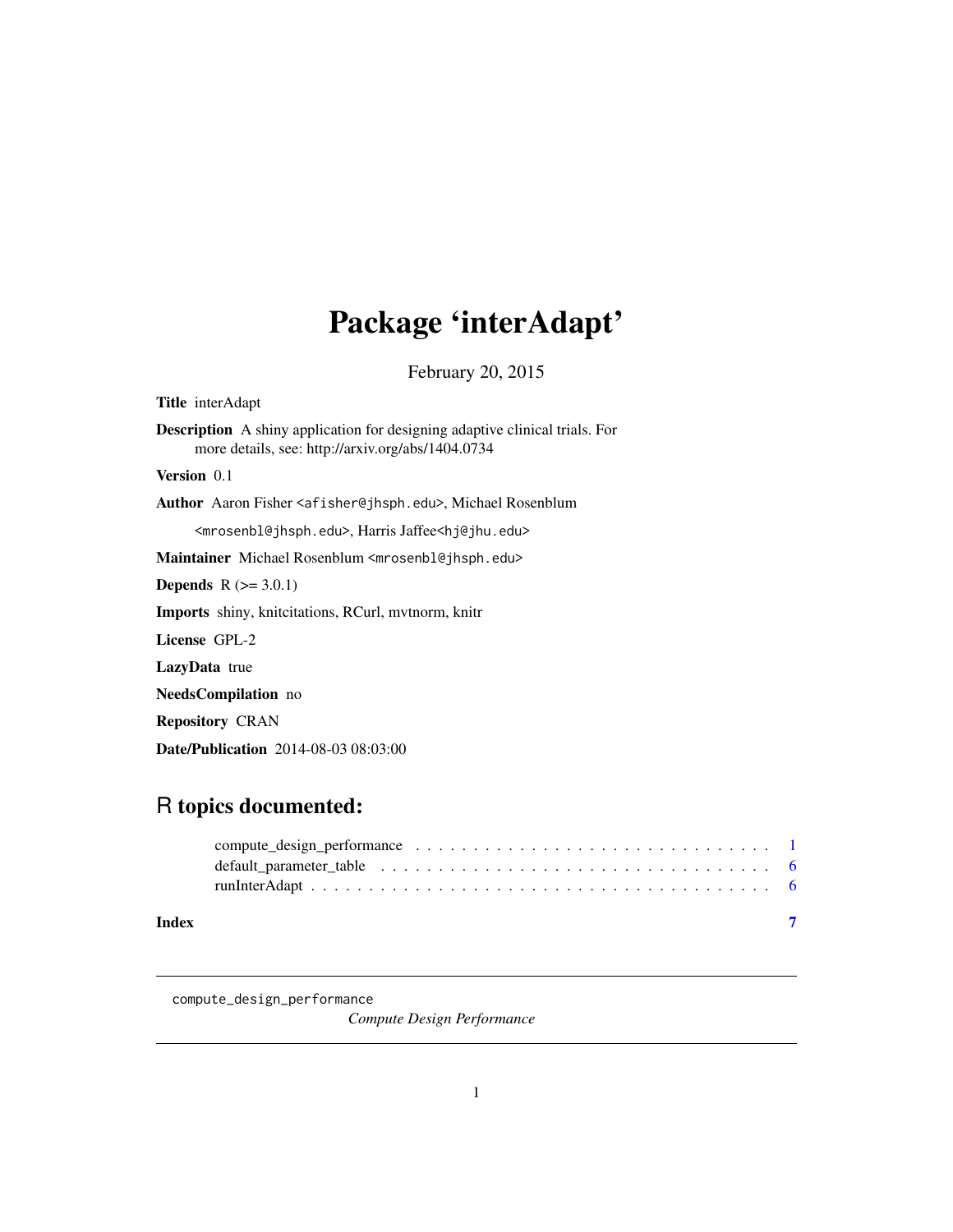#### Description

Generates decision rules for group sequential trial designs with adaptive enrollment criteria. Tables are also generated which compare the performance of these designs to the performance of standard group sequential designs. We use the notation AD to refer to the design with adaptive enrollment, SC to refer to a standard group sequential design enrolling from the combined population, and SS to refer to a standard group sequential design enrolling from only the subpopulation where there is greater prior evidence of a positive treatment effect. Further details are provided in (Fisher et al. 2014).

#### Usage

```
compute_design_performance(p_1 = 0.33, p_10 = 0.25, p_20 = 0.2,
 p_11 = p_10 + 0.125, per\_stage\_sample\_size\_combined\_AD = 280,
 per_stage_sample_size_subpop_1_AD = 148, FWER = 0.025,
  FWER_HOC_proportion = 0.09, Delta = -0.5, iter = 10000,time_limit = 45, total_number_stages = 5,
  last_stage_subpop_2_enrolled_AD = 3,
  enrollment_rate_combined_population = 420,
 per_stage_sample_size_combined_SC = 106, per_stage_sample_size_SS = 100,
  subpop_2\_stop\_boundary_constant_AD = 0,
 H01_futility_boundary_constant_AD = 0,
 HOC_futility_boundary_{const} = -0.1,
 H01_futility_boundary_constant_SS = -0.1,
  lower_bound_treatment_effect_subpop_2 = -0.2,
  upper_bound_treatment_effect_subpop_2 = 0.2, CSV)
```
#### Arguments

| $p_{-}1$    | The proportion of the population in subpopulation 1, which is the subpopulation<br>having stronger prior evidence of a positive treatment effect.                                                                                                                                                                                                                                                                   |
|-------------|---------------------------------------------------------------------------------------------------------------------------------------------------------------------------------------------------------------------------------------------------------------------------------------------------------------------------------------------------------------------------------------------------------------------|
| $p_{10}$    | The probability of a successful outcome for subpopulation 1 under assignment<br>to the control arm. This is used in estimating power and expected sample size.                                                                                                                                                                                                                                                      |
| $p_{20}$    | The probability of a successful outcome for subpopulation 2 under assignment<br>to the control arm. This is used in estimating power and expected sample size.                                                                                                                                                                                                                                                      |
| $p_{-}11$   | The probability of a successful outcome for subpopulation 1 under assignment to<br>the treatment arm. Note that the user does not specify the probability of success<br>under treatment for subpopulation $2(p_2t)$ . Instead, compute_design_performance<br>considers a range of possible values of $p_2t$ (see the lower_bound_treatment_effect_subpop_2<br>and upper_bound_treatment_effect_subpop_2 arguments). |
|             | per_stage_sample_size_combined_AD                                                                                                                                                                                                                                                                                                                                                                                   |
|             | The number of participants enrolled per stage in the adaptive design while both<br>subpopulations are being enrolled.                                                                                                                                                                                                                                                                                               |
|             | per_stage_sample_size_subpop_1_AD                                                                                                                                                                                                                                                                                                                                                                                   |
|             | The number of participants required for each stage in the adaptive design after<br>enrollment for subpopulation 2 has been stopped.                                                                                                                                                                                                                                                                                 |
| <b>FWER</b> | The familywise Type I error rate $(\alpha)$ for all designs (see Fisher et al. 2014).                                                                                                                                                                                                                                                                                                                               |
|             |                                                                                                                                                                                                                                                                                                                                                                                                                     |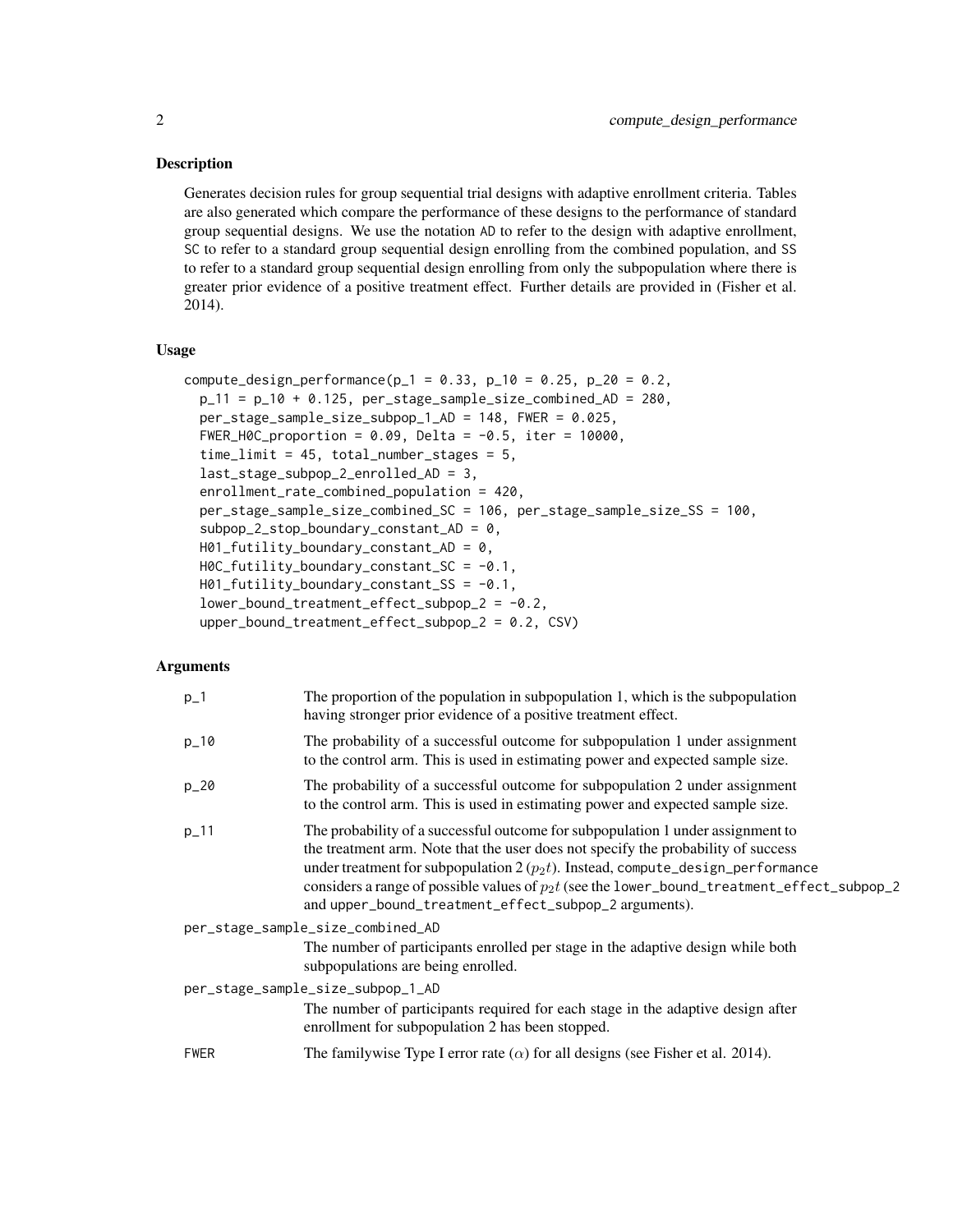<span id="page-2-0"></span>

|  |  | FWER_H0C_proportion |  |
|--|--|---------------------|--|
|--|--|---------------------|--|

Proportion of  $\alpha$  allocated to  $H_{0C}$  for the adaptive design. Here,  $H_{0C}$  refers to the null hypothesis of no treatment effect in the combined population.

- Delta Used as the exponent in defining the efficacy and futility boundaries, as described (Fisher et al. 2014).
- iter The number of simulated trials used to estimate the power, expected sample size, and expected trial duration.
- time\_limit Time limit for simulation in seconds. If the simulation exceeds the time limit, calculations will stop and the user will get an error message ("reached CPU time limit"). See [setTimeLimit](#page-0-1). To avoid this, the number of iterations (iter) can be reduced or the time limit can be increased.

#### total\_number\_stages

Total number of stages used in each design  $(K)$ . The maximum allowable number of stages is 20.

last\_stage\_subpop\_2\_enrolled\_AD

The last stage subpopulation 2 is enrolled, under the adaptive design. We refer to this stage number as  $k*$ .

enrollment\_rate\_combined\_population

The assumed enrollment rate per year for the combined population. This impacts the expected duration of each trial design. Active enrollments from the two subpopulations are assumed to be independent. The enrollment rates for subpopulations 1 and 2 are assumed proportional, based on p\_1. This implies that each stage of the adaptive design up to and including stage k\* takes the same amount of time to complete, regardless of whether or not enrollment stops for subpopulation 2. Each stage after  $k*$  will also take the same amount of time to complete.

#### per\_stage\_sample\_size\_combined\_SC

The number of participants enrolled in each stage of the standard group sequential design enrolling the combined population (SC).

per\_stage\_sample\_size\_SS

The number of participants enrolled in each stage for standard group sequential design enrolling only subpopulation 1 (SS).

#### subpop\_2\_stop\_boundary\_constant\_AD

Stopping boundary proportionality constant for subpopulation 2 enrollment in the adaptive design.

#### H01\_futility\_boundary\_constant\_AD

Futility boundary proportionality constant for  $H_{01}$  in the adaptive design. This is used to calculate the futility boundaries  $(l_{1,k})$  for the z-statistics calculated in subpopulation 1 ( $Z_{1,k}$ ) as defined in (Fisher et al. 2014).

#### H0C\_futility\_boundary\_constant\_SC

Futility boundary proportionality constant for  $H_{0C}$  in the standard design always enrolling from the combined population.

#### H01\_futility\_boundary\_constant\_SS

Futility boundary proportionality constant for  $H_{01}$  in the standard design only enrolling from subpopulation 1.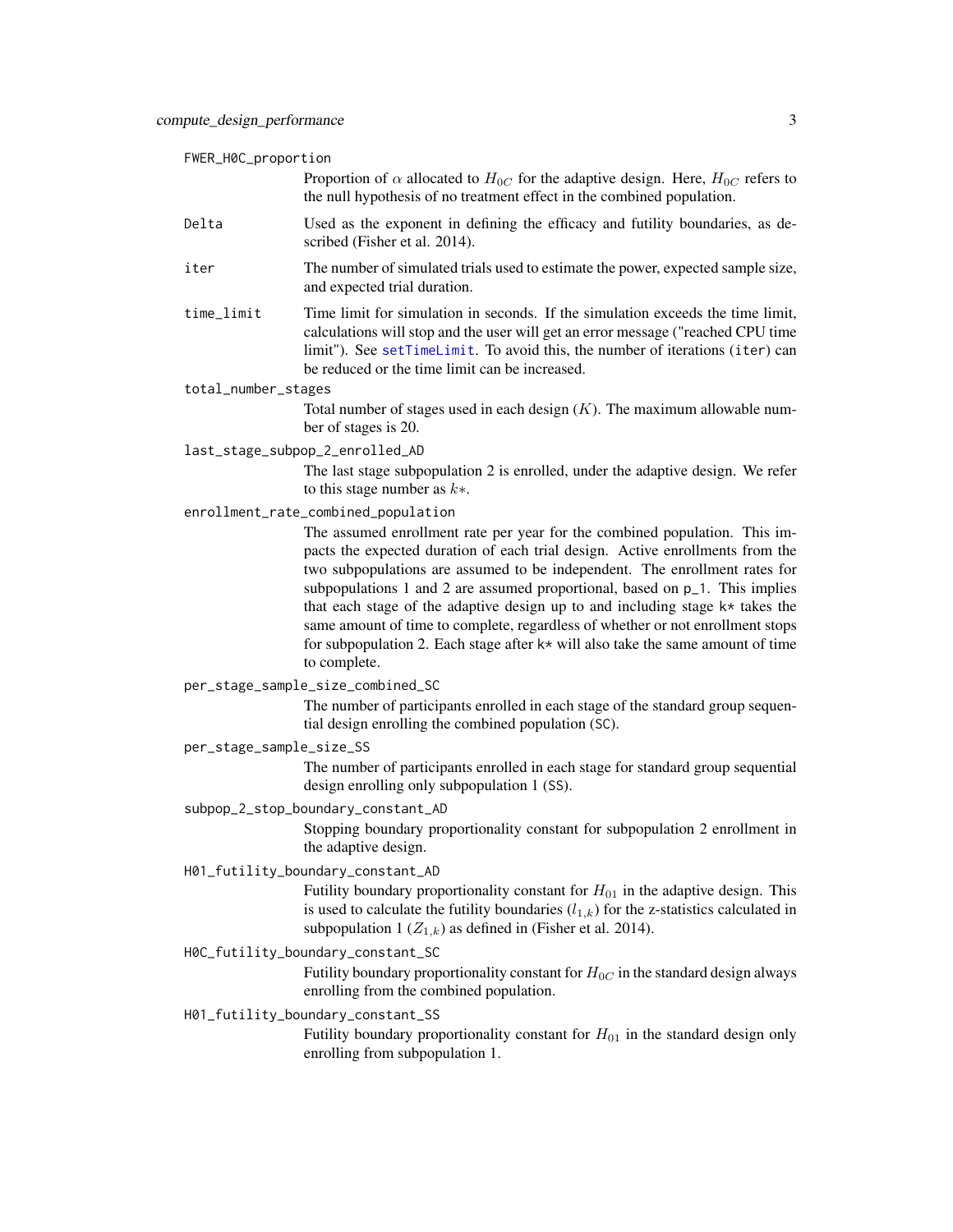<span id="page-3-0"></span>

| lower_bound_treatment_effect_subpop_2 |                                                                                                                                                                                                                                                                                                                                             |  |
|---------------------------------------|---------------------------------------------------------------------------------------------------------------------------------------------------------------------------------------------------------------------------------------------------------------------------------------------------------------------------------------------|--|
|                                       | Simulations are performed under a range of treatment effect sizes for subpop-<br>ulation 2 (i.e. $p_{2}(2t)-p_{2}(2c)$ ). This parameter sets the lower bound for this<br>range. This effectively sets the lower bound for the probability of success under<br>treatment for subpopulation $2 (p_2 1)$ , since $p_2 20$ is set by the user. |  |
| upper_bound_treatment_effect_subpop_2 |                                                                                                                                                                                                                                                                                                                                             |  |
|                                       | Simulations are performed under a range of treatment effect sizes for subpop-<br>ulation 2 (i.e. $p_{2}(2t)-p_{2}(2c)$ ). This parameter sets the upper bound for this<br>range.                                                                                                                                                            |  |
| CSV                                   | Rather than manually entering the arguments above, this allows for the argu-<br>ments to be entered via a tabular csv file. The CSV argument should contain a<br>character vector or list of csy filenames. The table must minimally include the<br>columns "inputId" and "value" (as in the default_parameter_table).                      |  |

#### Details

This function is meant to be applied when there is prior evidence that a treatment might work better in a one subpopulation than in another. In this context, a trial with an adaptive enrollment criteria would determine whether or not to continue enrolling patients from each subpopulation based on interim analyses of whether each subpopulation is benefiting. In order for the type I error and the power of the trial to be calculable, the decision rules for changing enrollment must be set before the trial starts. This function generates decision rules for group sequential trial designs with adaptive enrollment criteria, and compares the performance of these designs against standard group sequential designs with fixed enrollment criteria. Performance is compared in terms of power, expected sample size, and expected trial duration.

#### Value

A list with 5 elements:

performance\_comparison

|                  | A table comparing the performance of the three trials, in terms of power, ex-<br>pected sample size, and expected duration. See examples. |
|------------------|-------------------------------------------------------------------------------------------------------------------------------------------|
| AD_design        | Efficacy and futility boundaries for the group sequential design with adaptive<br>enrollment                                              |
| SC_design        | Efficacy and futility boundaries for the standard group sequential design en-<br>rolling from the combined population                     |
| SS_design        | Efficacy and futility boundaries for the standard group sequential design en-<br>rolling subpopulation 1 only                             |
| input_parameters |                                                                                                                                           |

List of input argument values

#### References

Aaron Fisher, Harris Jaffee, and Michael Rosenblum. interAdapt – An Interactive Tool for Designing and Evaluating Randomized Trials with Adaptive Enrollment Criteria. Working Paper, 2014. http://arxiv.org/abs/1404.0734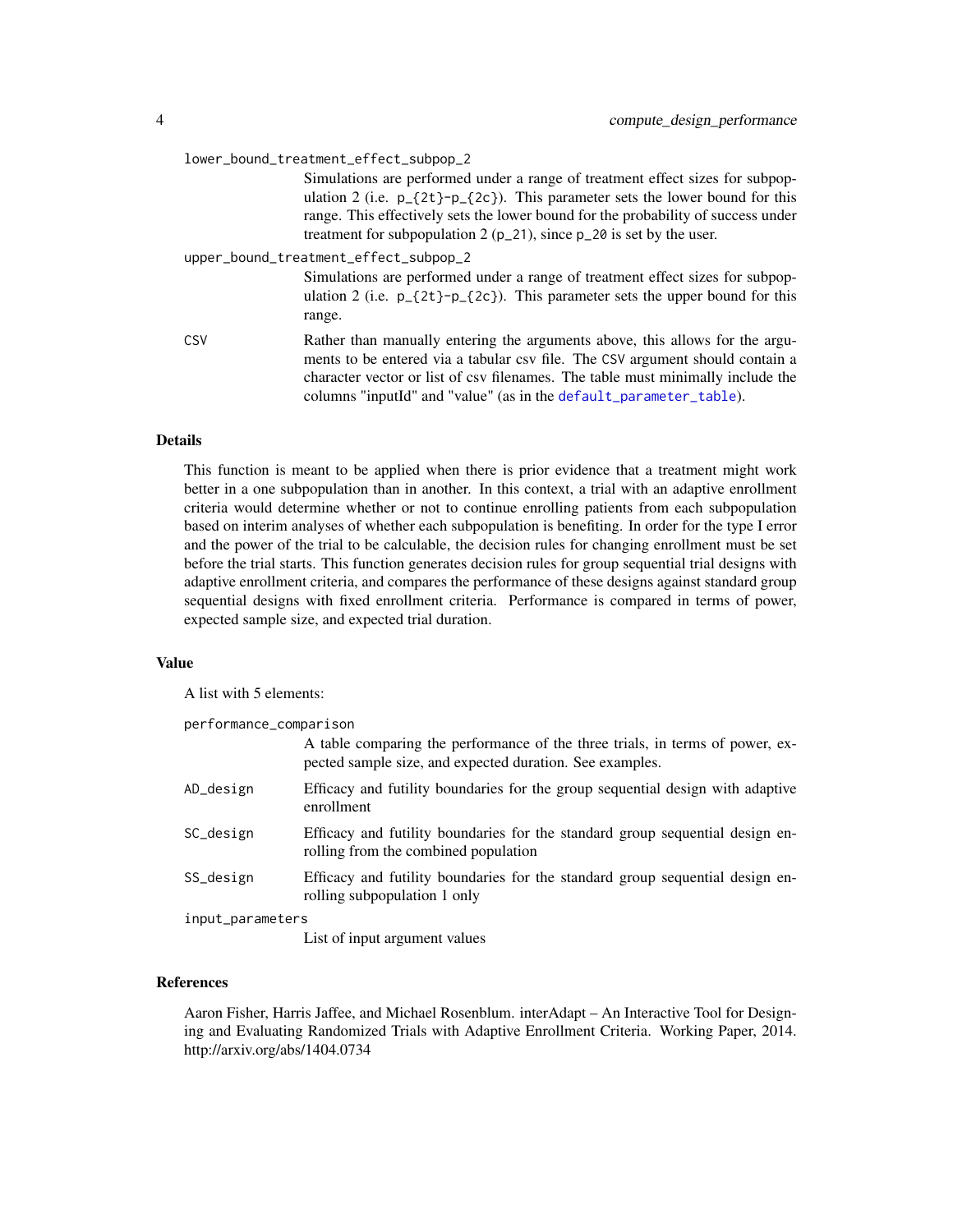#### Examples

#Store function output o<-compute\_design\_performance()

names(o)

```
#Decision rules for trial designs
print(o$SS[[1]])
print(o$SC[[1]])
print(o$AD[[1]])
```

```
#Plot decision rules
par(mfrow=c(1,3))matplot(t(o$SS[[1]][2:3,]),type='o',
main='Standard trial - subpop 1',
xlab='stage',ylab='Z-statistic',
col='blue',pch=2:3,lty=3)
legend('topright',c('H01 Efficacy','H01 Futility')
,col='blue',pch=2:3,lty=3)
matplot(t(o$SC[[1]][4:5,]),type='o',
main='Standard trial - combined pop',xlab='stage',
ylab='Z-statistic',col='red',pch=0:1,lty=3)
legend('topright',c('H0C Efficacy','H0C Futility'),
col='red',pch=0:1,lty=3)
matplot(t(o$AD[[1]][4:7,]),type='o',
main='Adaptive Enrollment',xlab='stage',
ylab='Z-statistic',col=c('red','red','blue','blue'),
pch=0:3,lty=3)
legend('topright',c('H0C Efficacy','H0C Futility',
'H01 Efficacy','H01 Futility'),col=c('red',
'red','blue','blue'),pch=0:3,lty=3)
```
#Check performance o\$performance[[1]]

```
#Plot performance over a range of treatment effects for subpop2
col1<-c('black','black','black','green','blue')
```
perform\_names<-rownames(o\$performance[[1]])

#index for parts of the table corresponding to power p\_ind<- grep('Power',perform\_names) #index for parts of the table corresponding to sample size s\_ind<- grep('Sample Size',perform\_names) #index for parts of the table corresponding to trial duration d\_ind<- grep('DUR',perform\_names)

par(mfrow=c(1,3))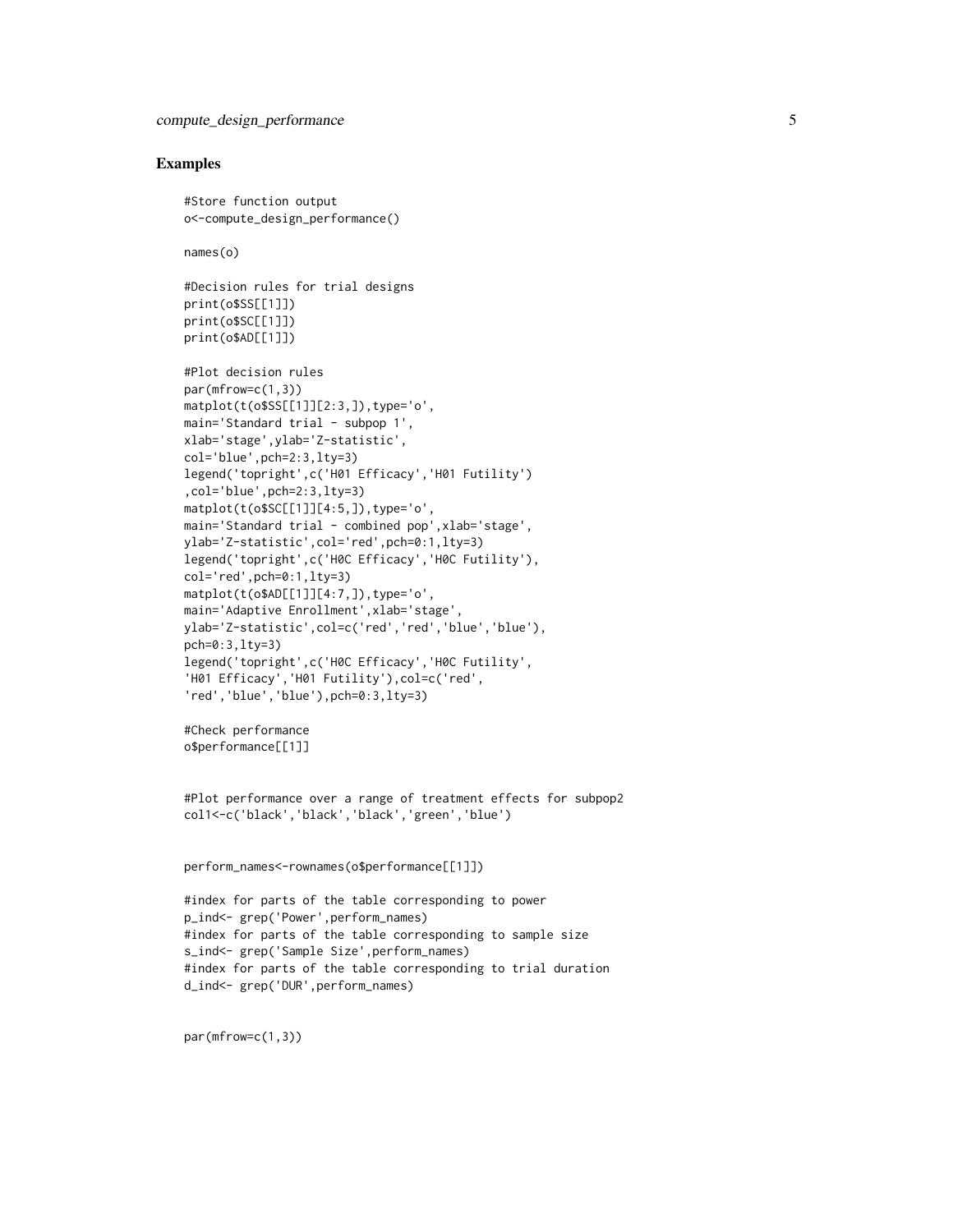```
lty1<-c(2,3,1,4,5)
matplot(x=t(o$performance[[1]][1,]),t(o$performance[[1]][p_ind,]),
type='l',lty=lty1,col=col1[1:5],xlab='Subpop.2 Tx. Effect',
ylab='Power',main='Power')
legend('bottomleft',perform_names[p_ind],col=col1[1:length(p_ind)],
lty=lty1)
matplot(x=t(o$performance[[1]][1,]),t(o$performance[[1]][s_ind,]),
type='l',lty=1:3,col=col1[3:5],xlab='Subpop.2 Tx. Effect',
ylab='Expected Sample Size',main='Expected Sample Size')
legend('topright',substr(perform_names[d_ind],1,2),col=col1[3:5],
lty=1:3)
matplot(x=t(o$performance[[1]][1,]),t(o$performance[[1]][d_ind,]),
type='l',lty=1:3,col=col1[3:5],xlab='Subpop.2 Tx. Effect',
ylab="Expected Duration",main='Expected Duration')
legend('topright',substr(perform_names[d_ind],1,2),col=col1[3:5],
lty=1:3)
```
<span id="page-5-1"></span>default\_parameter\_table

*Table of default parameters*

#### Description

A table of the default parameters entered to [compute\\_design\\_performance](#page-0-2).

#### Details

Each row of this table corresponds to one input to [compute\\_design\\_performance](#page-0-2), and contains: (1) the name of the argument passed to [compute\\_design\\_performance](#page-0-2), (2) a label describing the input in more detail, (3) the minimum value the input can take, (4) the maximum value the input can take, and (5) the input's default value.

runInterAdapt *Run the interAdapt shiny application*

#### Description

runInterAdapt Runs the interactive shiny application

#### Usage

runInterAdapt()

<span id="page-5-0"></span>